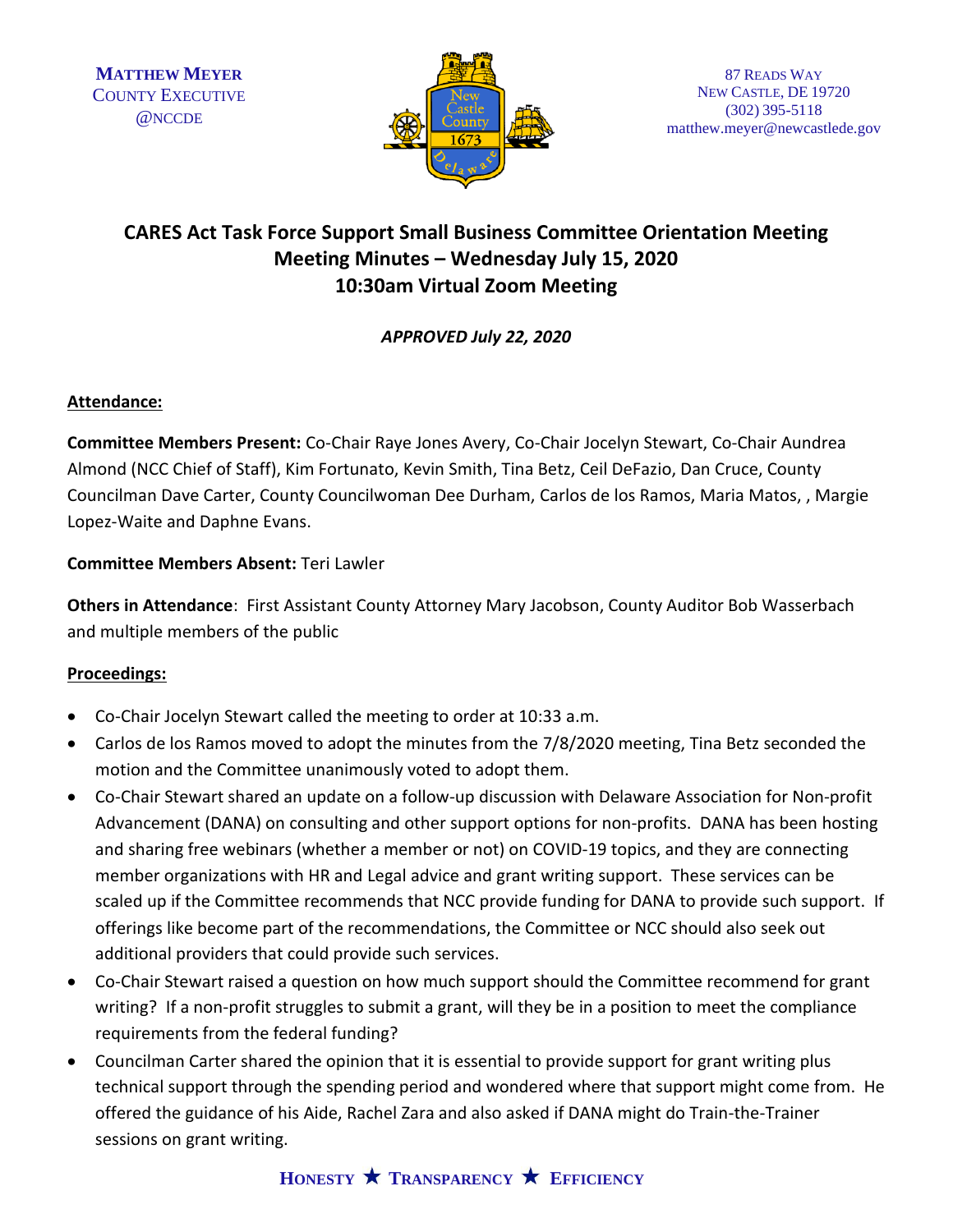- Margie Lopez-Waite expressed that if a non-profit is unable to write a grant for submission, that is a concern
- Tina Betz offered that there are resources that provide grant writing support that we could direct organizations to. She urged the committee to make the grant process simple.
- Kim Fortunato offered that organizations need to be strong enough to follow through with documentation and other requirements.
- Dan Cruce offered some middle ground and suggested that some applicants might benefit from support to think through their ideas and talk with someone about how to translate that idea into grant application responses.
- Carlos de los Ramos suggested that when grants are announced, we are clear about what the award ranges are
- Co-Chair Jones Avery summarized a compromise: we will include in the recommendations that grant writing and technical support may be provided if a non-profit asks for it.
- Via the share screen option in zoom, the Committee reviewed a draft grant "pre-application" approach.
- Dan Cruce suggested that if an applicant is selected to move forward after the 'pre-application' step, that there should not be much more work to complete.
- Councilman Carter clarified that one intent of the pre-application process is to identify good projects and then have technical support (if needed) to ensure that the project could be implemented adequately.
- Kim Fortunato suggested strengthening the question on collaboration to make the expectation clearer She also suggested adding a simple online eligibility 'quiz' at the beginning so that we address key questions up front before an applicant expends significant energy.
- County Auditor Wasserbach asked how we will verity if an organization is a 'registered 501c3.'
- Via questions posed in the chat box, Committee members provided feedback on the following points, to be considered for the next proposal draft:
	- o NCC should offer short-term support in the form of PPE and other supplies non-profits need to operate or re-open safely – supported by all who commented
	- $\circ$  NCC should support grant writing and other technical assistance, for applicants who need it  $$ supported by many who commented, but with some qualifications
	- $\circ$  We should reformat the current draft to incorporate an eligibility assessment into the grant process – supported by all who commented
	- $\circ$  After passing the eligibility assessment, the grant process should have a pre-application step, followed by requiring more data if an application is 'short listed' or conditionally approved– opinion was split on this question so we need to further define this option, including specifying what additional information would be required

### **Next Steps:**